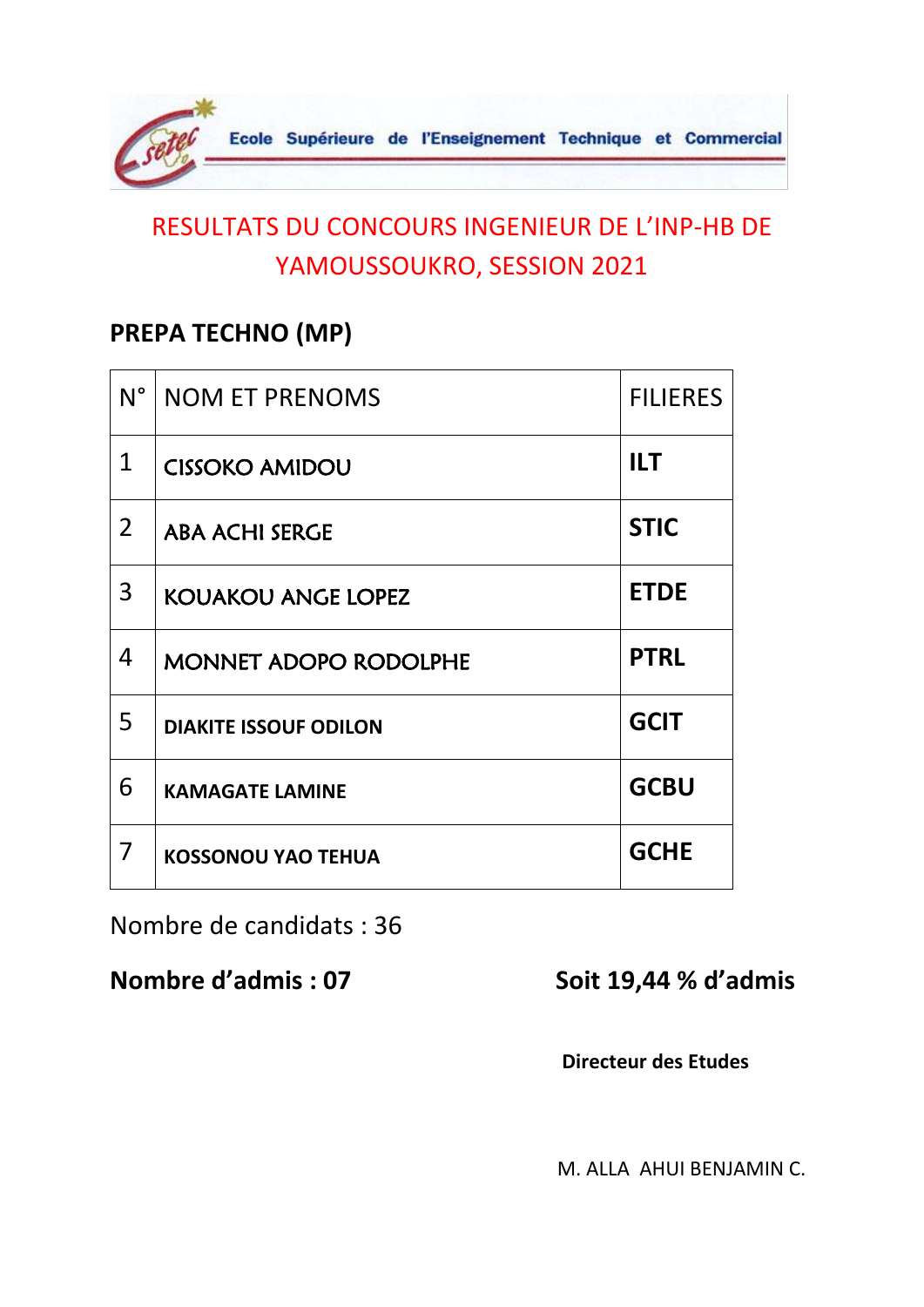

**ECS**

| $N^{\circ}$ | <b>NOM ET PRENOMS</b>                  | <b>FILIERES</b> |
|-------------|----------------------------------------|-----------------|
| 1           | <b>AHIMIN ESTHER MARYSE EFFIBE</b>     | <b>ILT</b>      |
| 2           | <b>AKA YAO PATRICK CESAR</b>           | <b>ECS</b>      |
| 3           | ALLA AHUI JEAN ETIENNE KOUTOUA         | <b>HEA</b>      |
| 4           | <b>COULIBALY SARFOLO IBRAHIM FABEY</b> | <b>ECS</b>      |
| 5           | <b>DANHO APO AGNES MAURICETTE</b>      | <b>HEA</b>      |
| 6           | <b>DOSSO TIÉNA MAHOUA YASMINE</b>      | <b>HEA</b>      |
| 7           | <b>GOUET NANOU HERMINE LISETTE</b>     | <b>ILT</b>      |
| 8           | <b>KOFFI KOFFI FIRMIN JUNIOR</b>       | <b>ECS</b>      |
| 9           | <b>KOUAME ROMUALD WADHEMY DORIA</b>    | <b>HEA</b>      |
| 10          | <b>NENE HAROLD BAUDELAIRE</b>          | <b>HEA</b>      |
| 11          | YÉO YAMANI PACÔME AZIZ                 | <b>ECS</b>      |

Nombre de candidats : 34

**Nombre d'admis : 11 Soit 32,35% d'admis**

 **Directeur des Etudes**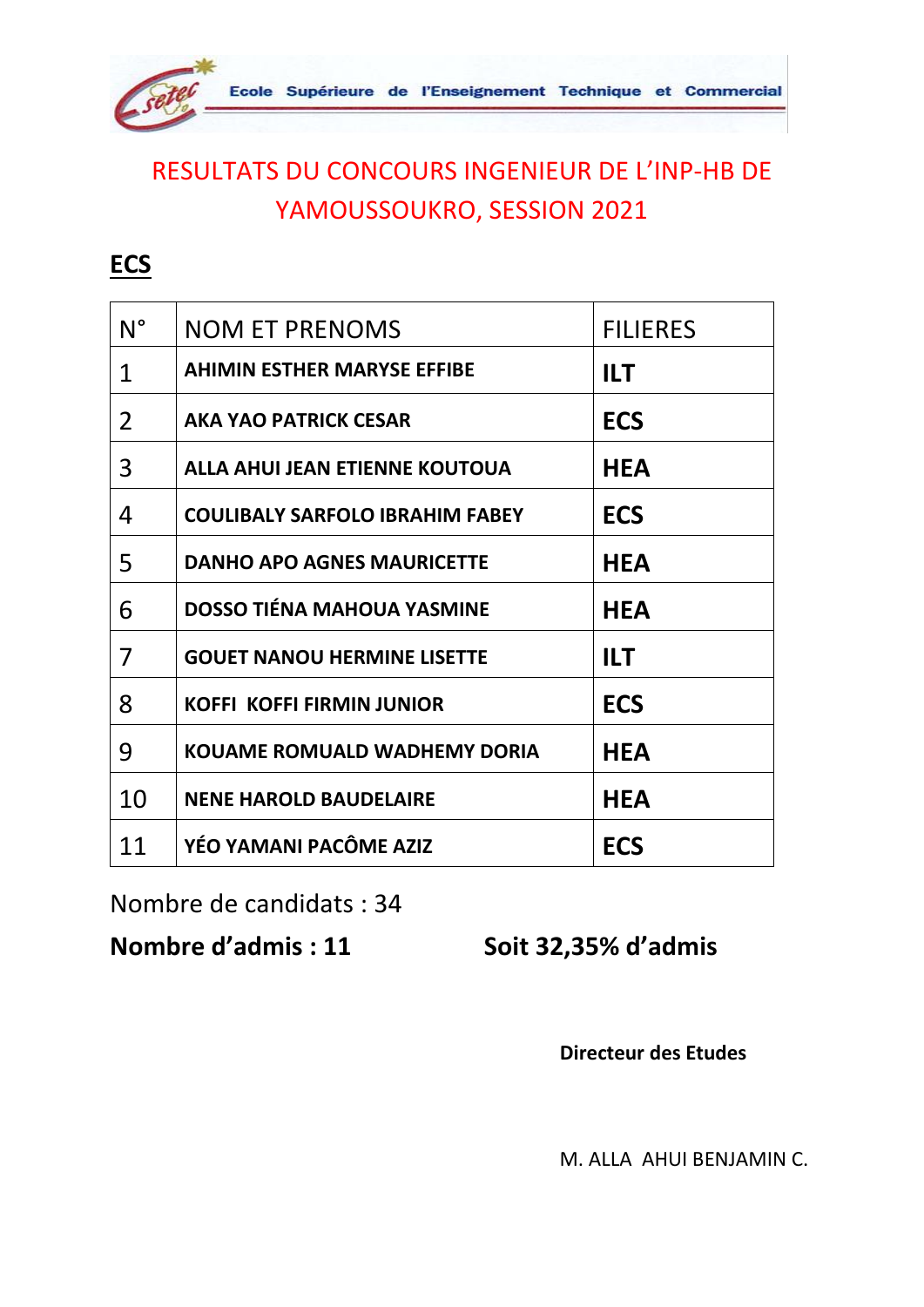

**BIO**

| $N^{\circ}$ | <b>NOM ET PRENOMS</b>                                       | <b>FILIERES</b> |
|-------------|-------------------------------------------------------------|-----------------|
|             | <b>ESSOH ANI JEAN CÉDRIC</b>                                | <b>STGP</b>     |
| 2           | <b>KOFFI KOUADIO GUSTAVE BRUNO</b>                          | <b>MINE</b>     |
| 3           | <b>OUATTARA MASSADÉ ABDOU-RAHAMANE</b><br><b>SOULEYMANE</b> | <b>ITA</b>      |
| 4           | <b>GNAMIEN ADOUMOUAH JEAN-YVES RICHMOND</b>                 | <b>HEA</b>      |

Nombre de candidats : 28

**Nombre d'admis : 04 Soit 14,29 % d'admis.**

Directeur des Etudes